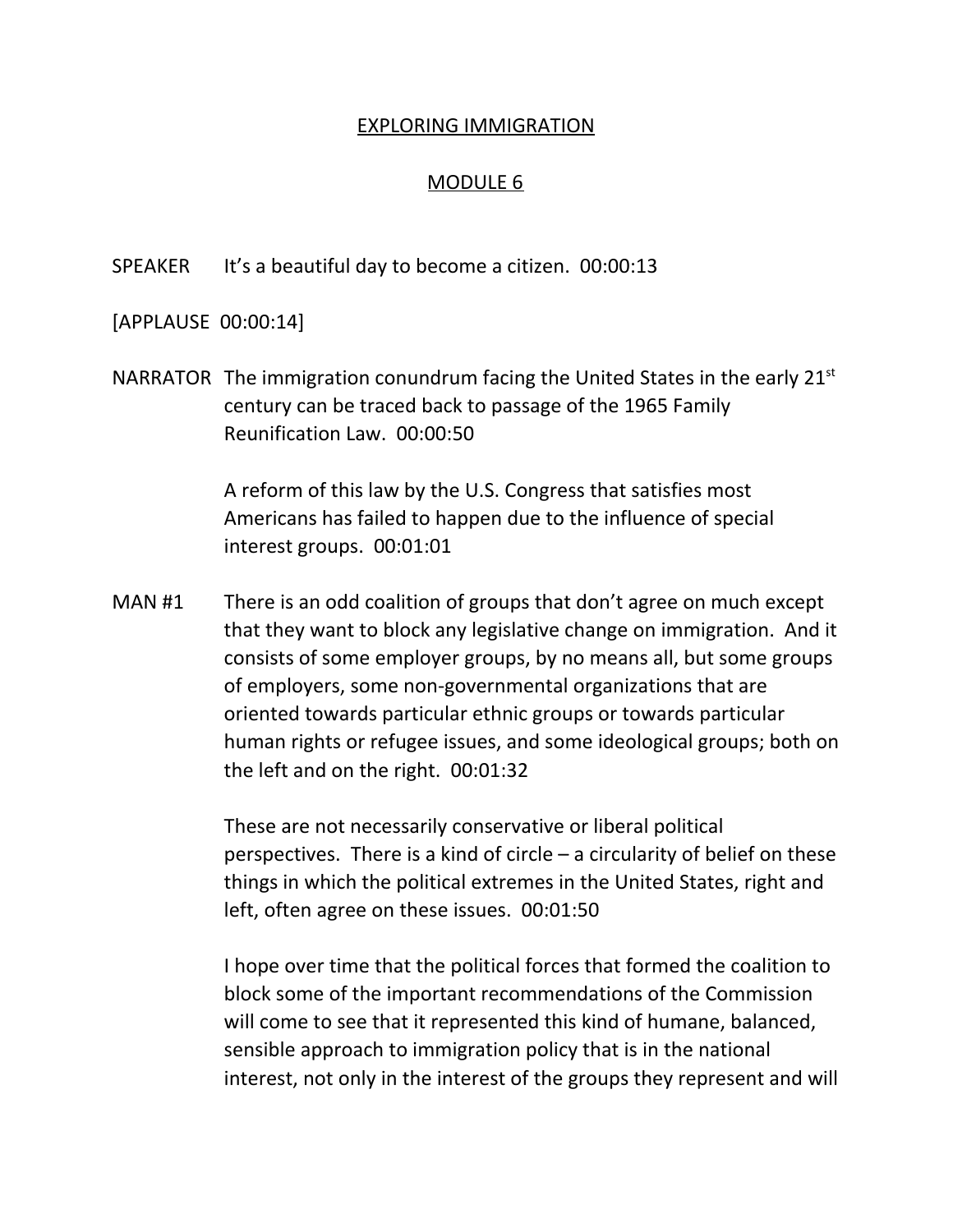decide that it's time to step back and support these kinds of sensible reforms. 00:02:20

MAN #2 There's a real need for immigration reform and that reform means solving the problem of unauthorized migration, but also improving the really cumbersome and inadequate system for legal migration. I for one am not sure that that necessarily always means more numbers. 00:02:38

> But it does mean doing things right. It's hard to know if we're going to be able to solve it. Unfortunately, the debate has become so polarized about what to do about currently illegally resident individuals that it's hard for either side to give it up, to make the concessions that are necessary to resolve the problem. 00:02:59

And resolving *that* problem has been backlogging reform of the legal system. The debate inside the Beltway is very convoluted now. Do you – you know what tactic or strategy do you pursue? Do you do comprehensive reform? Do you do targeted reform? How do you phrase earned amnesty versus becoming regular, you know? 00:03:26

There's a lot of terminology now about how do you regularize this population or not. 00:03:31

- NARRATOR The primary focus of this ongoing reform debate for the past three decades is on the numbers of immigrants to be allowed into the country each year and how economics and jobs are impacted by these newcomers. 00:03:45
- MAN #3 The 1965 legislation had embedded within it certain seeds if you will that – that grew and - and took over, such that we no longer control the numbers; people coming in, who, from where, what types of workers, employers, what types of - of skills. And this goes on for 40 some years. 00:04:05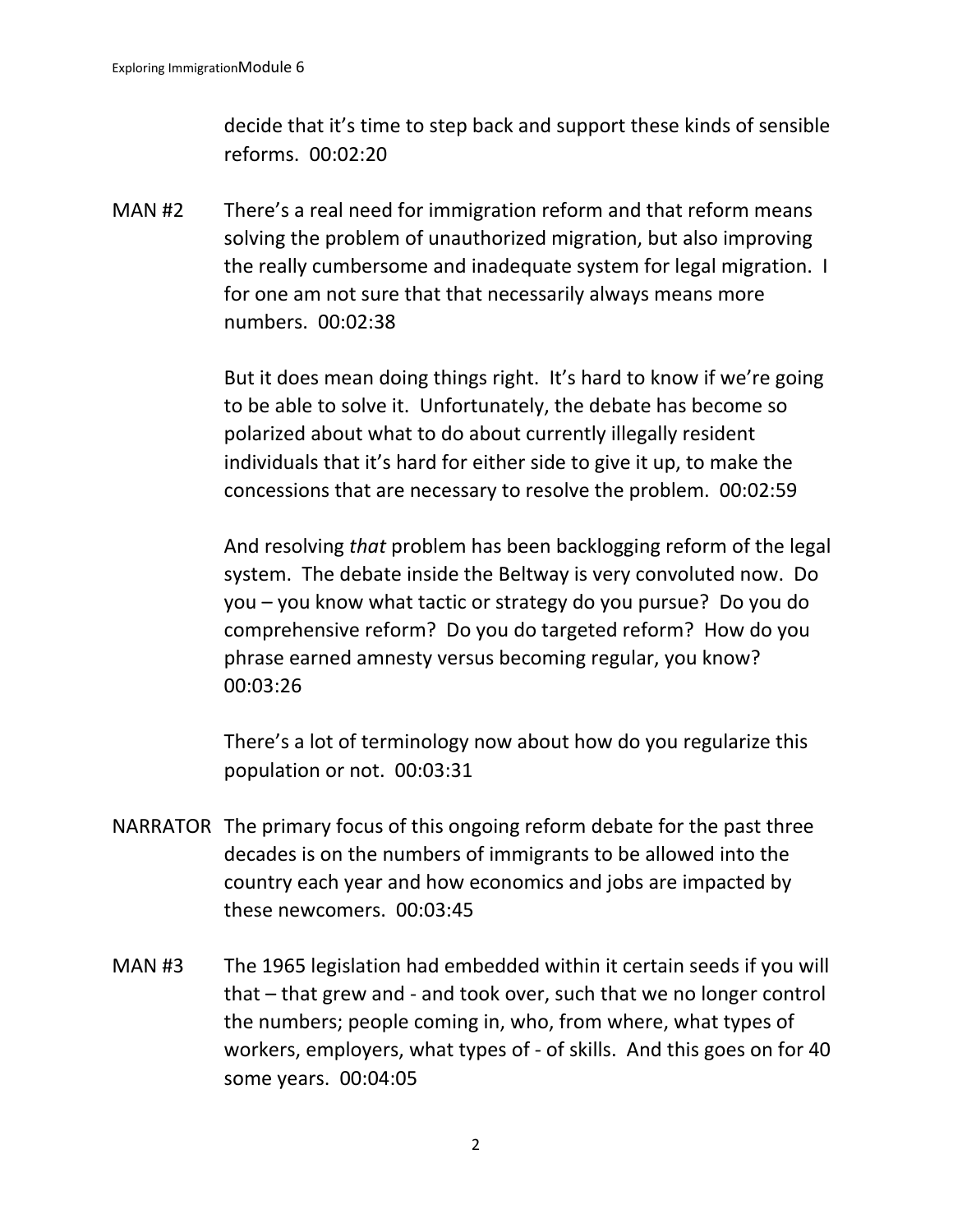We're not deliberating. We're not debating. We're not having a national conversation about our immigration. So it comes as no surprise that over 40 years later when there is a large comprehensive discussion and piece of legislation, it's hotly debated and very divisive. 00:04:22

That fact was set in play 40 years ago. It's about time we have that kind of national debate. 00:04:31

MAN #4 The philosophical base for the United States immigration system is based on family reunification, meaning that the priorities are  $-$  are  $$ are given to families trying to bring other members of their family into the United States. That is where most of the numbers go. 00:04:46

> The Chamber doesn't take a position on family-based visas. Our position is you know well that's for other groups to argue. What we think is you can have two parallel universes in which you have a system for family reunification as that's a priority of our government which has been and of our society in general, and a system that addresses the needs of employers. 00:05:07

> We are not going to be catches as some people have tried to do in a in a war with – with other groups – is to well here the pie you guys fight over it. We do know and believe that the pie can grow and we can all have the needs met of the families. 00:05:24

It is important you know from our studies and our research that related to the families and the expansion of  $-$  of the  $-$  the type of immigrants in their countries of origin that a lot of the backlash against immigrants is not really employment based, it's not really illegals, it has to do a lot with culture. 00:05:44

NARRATOR Farmers in western Michigan are worried that reform might mean the end of their access to needed migrant workers and the end of family farming. But out in Silicon Valley there is little interest in such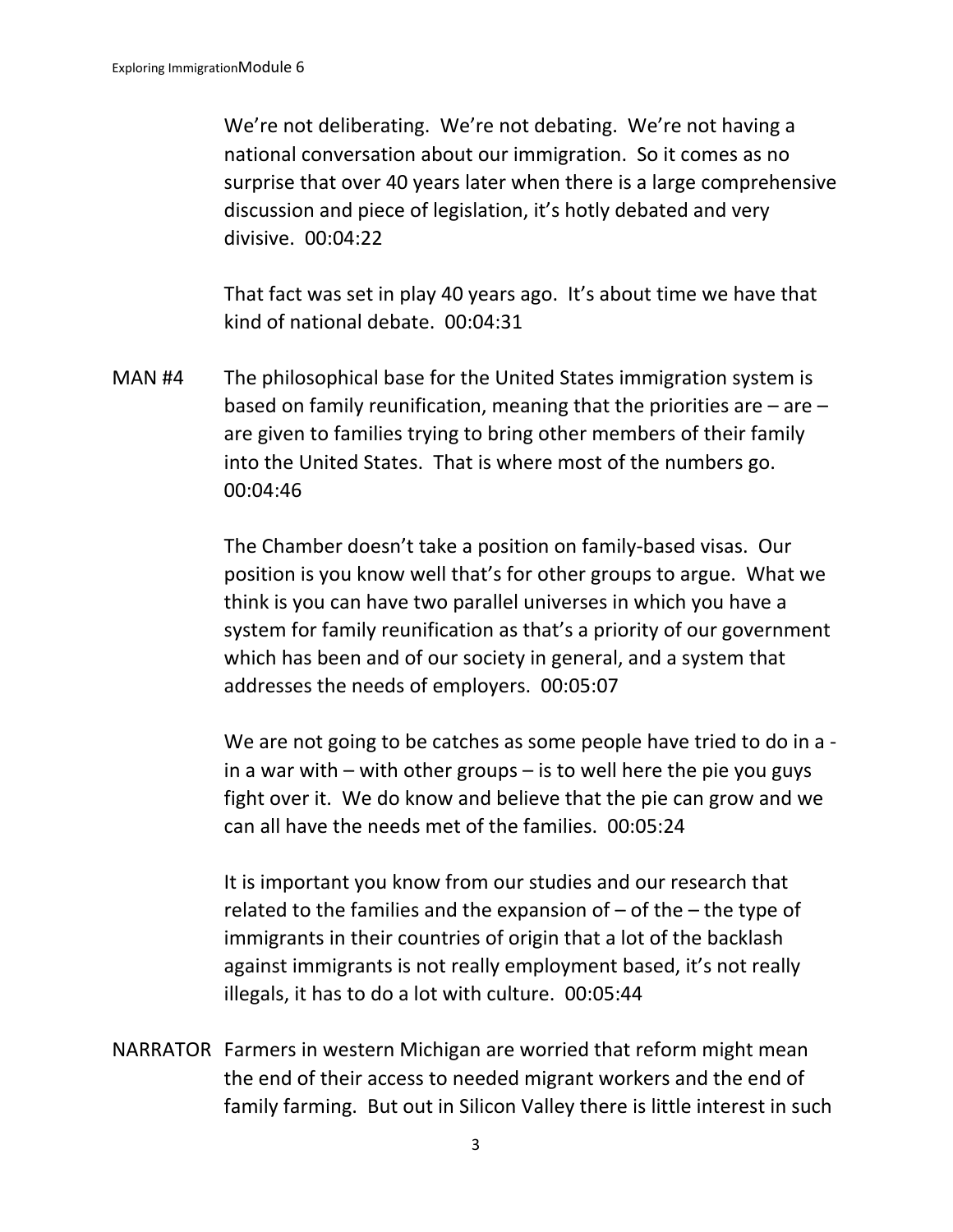agricultural issues. The need there it is claimed is more high tech workers to staff the booming business of information technology. 00:06:10

MAN #5 What our primary business is growing fruit; apples, cherries, peaches, plums, pears. We grow basically all the tree fruits. We are dependent on a migrant work force. Basically all of our fruit, with the exception of tart cherries, is hand harvested. 00:06:28

> Today's market demands a very high quality fruit. Everything you see in the grocery store is very pretty, free of bruises and things like that, and that requires a lot of hand labor. 00:06:39

In the case of apples, we grow around 60,000 bushels of apples and every one of those bushels is hand harvested. So it takes a - a lot of hands to harvest that many apples. 00:06:48

I think without at least  $a - a$  migrant – migrant or immigrant work force we would certainly not be growing the amount of acres that we are today. We would be probably basically  $a - a$  farm market and not much beyond that. 00:07:04

And the unfortunate part about that is, is it doesn't lend itself to helping the local economy, commerce and – and all the things that we need in – in this state right now.  $00:07:16$ 

MAN #6 The broader immigration policy program here in the U.S. is not one that we're largely involved with because we think that there are others who are better capable of dealing with that than we are. 00:07:26

> We have focused on the H1B visa issue because there is a pool of talent that comes through that process that is very important to the industry and is necessary to help continue to move the technology forward; but along with that create the jobs for all of those other folks that are looking for employment that would not be employed if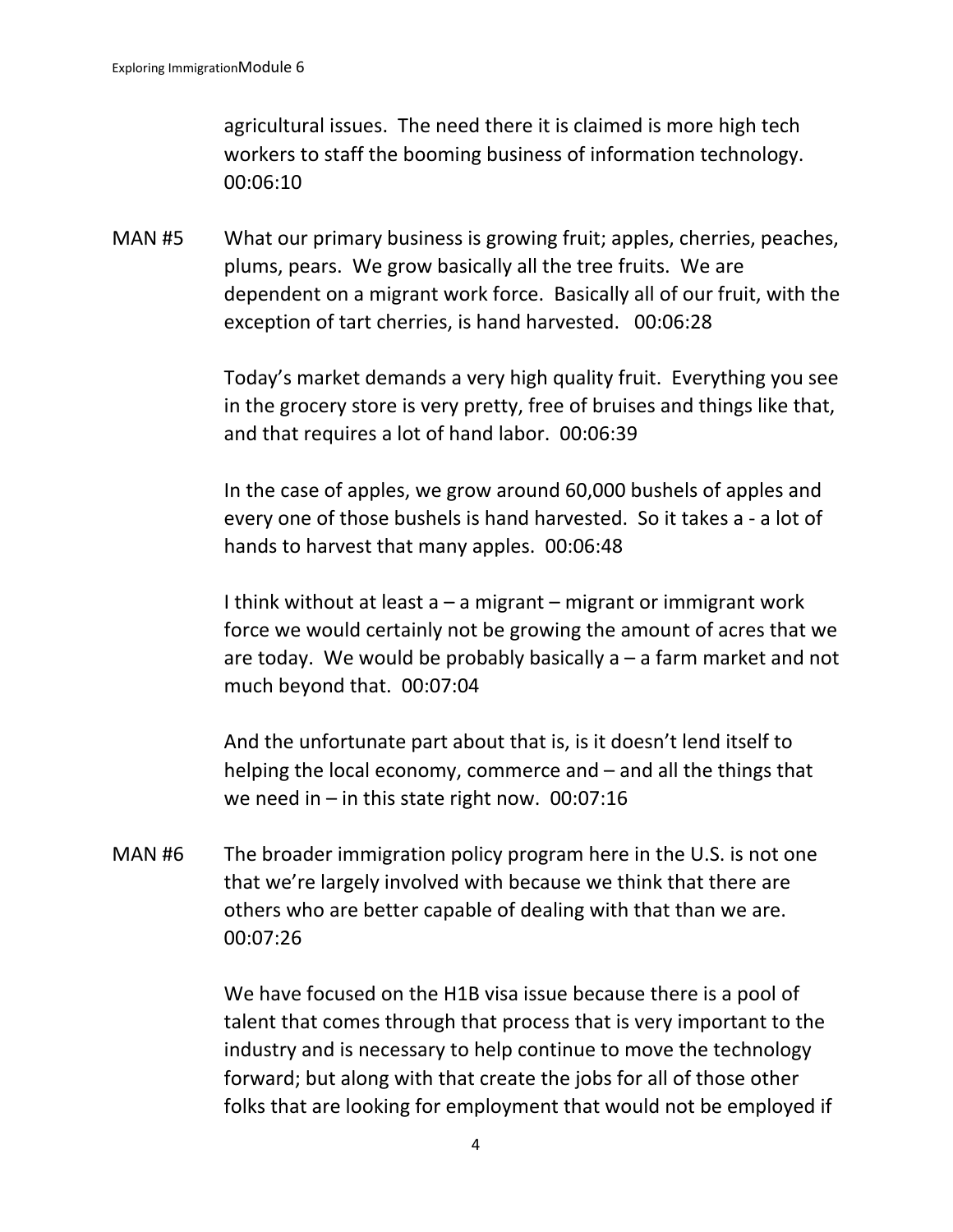we didn't have the technology and the products that are a consequence of these folks that we're hiring that happen to have an H1B visa and the technology expertise that is needed by the industry. 00:08:01

MAN #7 Semi-conductors are the most complex product made by man. We are getting billions of transistors or circuits on little bits of silicon about the size of your thumb nail. And to do that takes a lot of ingenuity, a lot of innovation. It takes a lot of the – the best basically of – that science and technology has to offer. 00:08:23

> And in order for our industry to continue to make these products and advance technology into the future, we need access to the Ph.D.'s that are graduating out of universities around the world, but particularly here in the United States. 00:08:37

> If you look at the university graduates in the Ph.D. programs here, there are  $-$  about 2/3 of them are foreign born. So when they're graduating and we're trying to recruit these students to help us make the products for tomorrow, we have a problem; because they need to have visas in order to stay in this country. 00:08:57

There is a cap on the visa – number of visas that are offered. And so many of these people are forced to leave the country and either work for our competitors or we can hire them and put them in our overseas facilities. 00:09:11

- NARRATOR Business generally wants more workers and not dependent family members who are without the skills needed to improve the bottom line of America's corporations; especially those needed in the information technology industry. 00:09:26
- MAN #8 The question is, how fast does the United States want to continue to grow and how competitive does it want to remain in  $-$  in coming years, vis-a-vie other countries. And without immigration, the formulas that we've seen and the economic implications are, without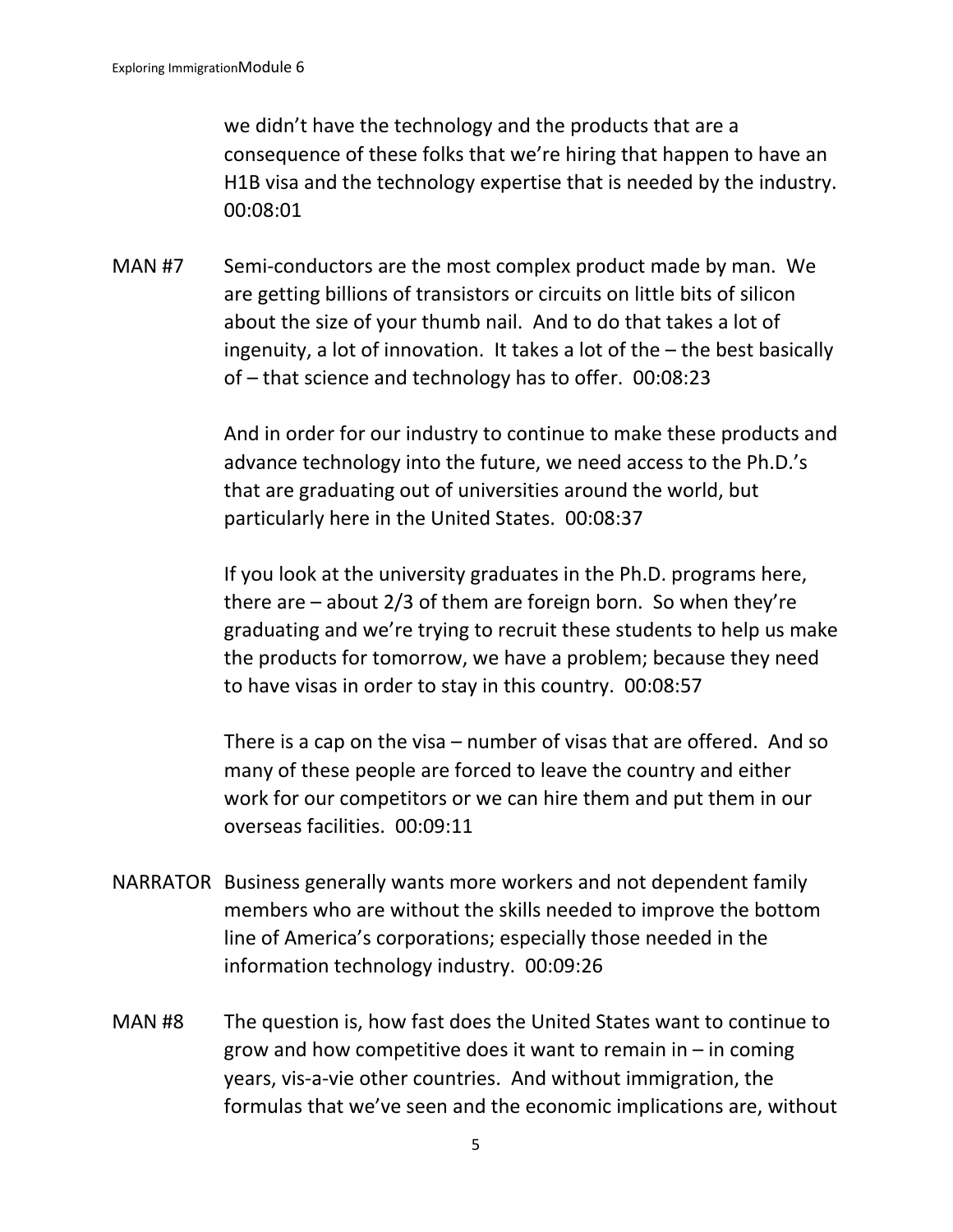immigration, economically we're going to diminish without the help of these workers. 00:09:48

When we talk about high skilled workers, you know most engineering and science degrees, especially when you get to the Masters and Doctors, are going to foreigners; even in the United States. Therefore, they want to be able to hire those guys because if not, those individuals are going to go to other countries and compete against us. And for us to remain competitive, we need to be able to hire them. 00:10:09

So it is  $-$  it is very different the needs of all the businesses and we're trying to have a - an immigration policy to address all of their needs. 00:10:17

FEMALE #1 When we here at the National Association of Manufacturers, we hear from our members all of the time that the number one impediment to continued growth is their ability to find and keep skilled workers. 00:10:28

> And so without the ability to either move American workers very quickly into those jobs, without *that* ability, without our ability to – to tap in – into foreign nationals who want to come to this country or are already here and want to stay in this country, that we really do shoot ourselves in the foot; and in fact we drive our competition overseas. 00:10:54

- NARRATOR Outside the business groups that lobby Congress for higher numbers are individual critics who claim these groups are not presenting an accurate picture of the high-tech job market. 00:11:05
- MAN #9 The industry claims that the sky is going to fall in and their whole industry will collapse without H1B's, and that's just absurd. After all, it was the American worker that built this industry in the first place. The industry is only using a small fraction of the qualified people as it is, so the – the claim is absurd on the face of it. 00:11:26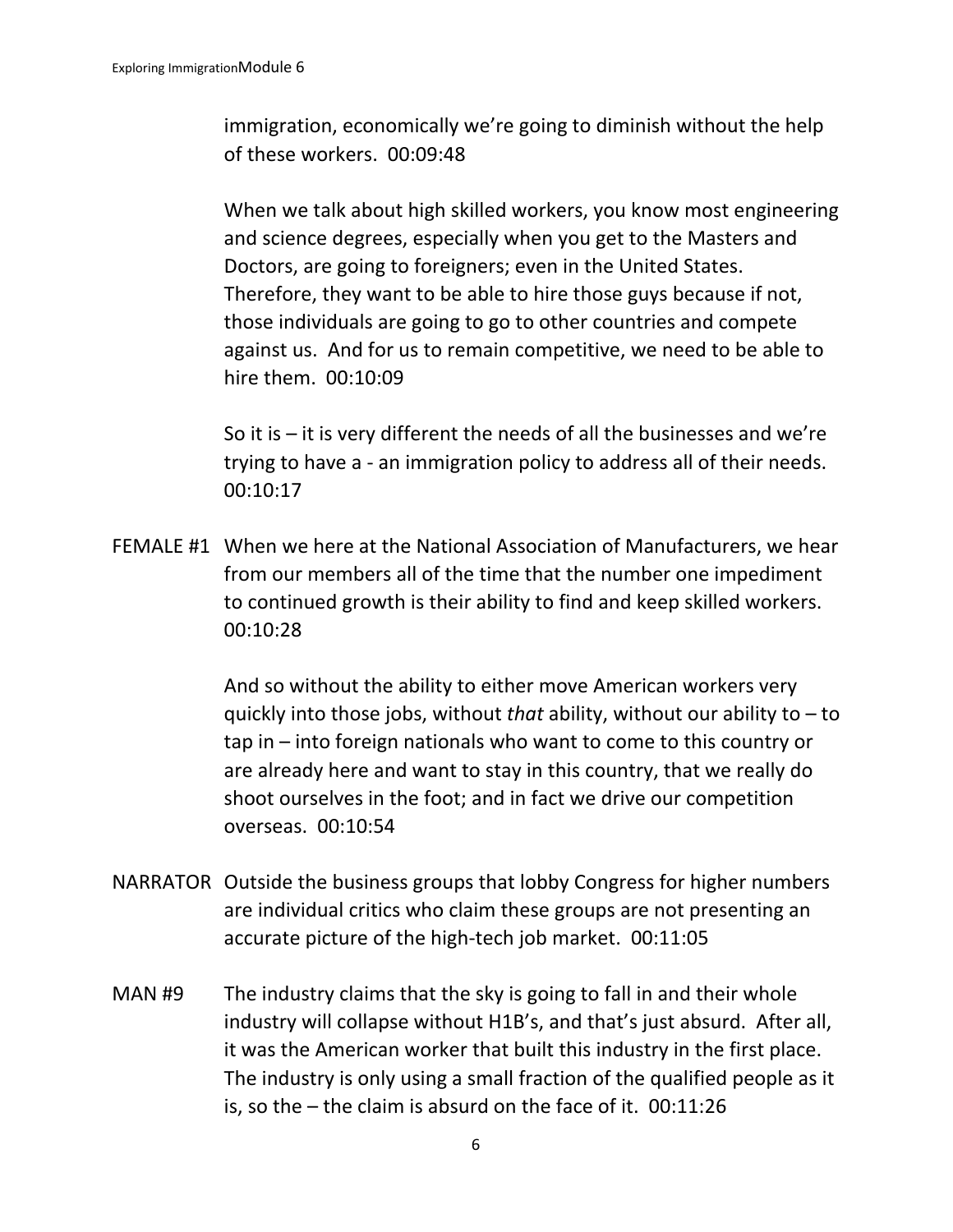Actually the industry would be better off if they did a better job of hiring. They would get better people. I don't mean to say that all the Americans are better than all the H1B's. I just mean if they hired on the basis of talent instead of skill sets, they would get better people, they'd finish their projects earlier, they would meet their deadlines more often, they would have fewer bugs in their code. 00:11:48

- NARRATOR But the debate inside the Beltway in Washington has been generally one sided, as reflected by the view of economist Steven Moore. 00:11:56
- MAN #10 I've always said that one of the hidden advantages of immigration is they are America's economic and demographic safety valve. And what I mean by that is everyone knows that starting in about 5 to 10 years, the 80 million baby boomers, I'm a baby boomer, are going to start retiring. 00:12:17

And the question – the big question of America is, how do we continue to flourish as a first-rate economic power when we have so many people moving out of the work force into retirement? Who is going to provide the economic support system so that they can get the benefits that they've been promised in retirement? 00:12:35

I believe immigration is key. I think that we need immigration today and over the next 20 years more than we've ever needed them, because they're a way of smoothing out this demographic problem that we have. And this also is another advantage we have over Europe and Japan. Those countries are graying, there's no question about it. 00:12:54

They've had even lower birth rates than we do. Fortunately, we're at about replacement level fertility, so we're – our population is going to roughly stabilize over the next 50 years. A lot of those countries in Europe and Japan, they're actually going to see falling populations. They're going to have about 1.5 workers for every 1 person whose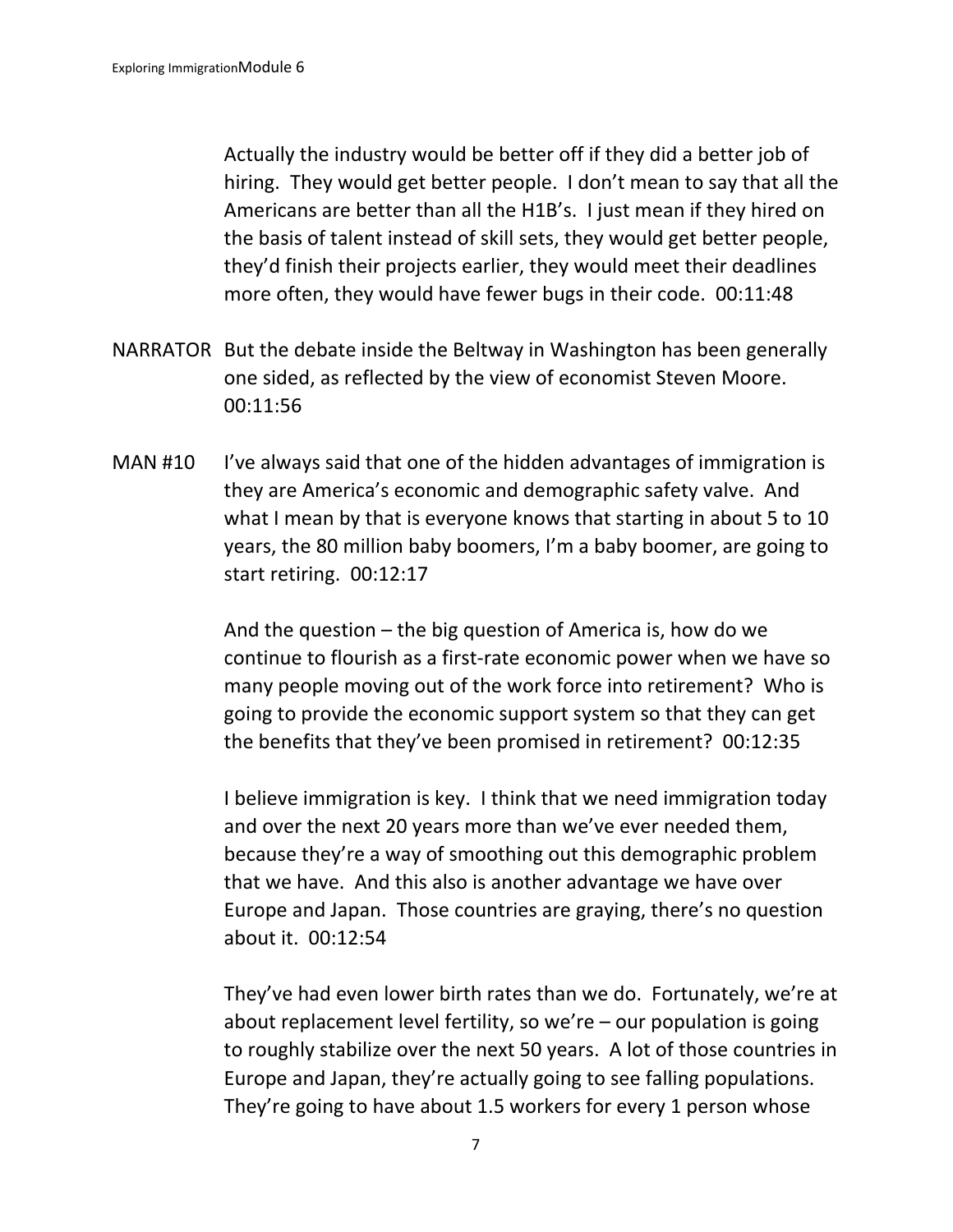retired. Well you can't run an economy with that kind of dependency ratio. 00:13:19

Immigration will help us steer ourselves out of that crisis. And the truth is for people like you and me, who's going to pay for our retirement? Partly it's going to be immigrants who are going to come here and do the work over the next 20 or 30 years; and God bless them for coming. 00:13:34

- NARRATOR Opponents of immigration growth keep the focus on how higher numbers negatively impact native-born workers and the overall economy. 00:13:43
- MAN #11 Our current policy has created a group of winners and group of losers. The losers are the ones who compete with immigrant workers. By having more workers of their type in the economy, the more pressures for the jobs. Their wage goes down. The winners are the people who hire those immigrants and the people who use our human services. 00:14:04

Which if you look at Southern California for example, to a large extent happen to be the upper middle class, they are the ones who hire the immigrant nannies. They are the ones who hire the immigrant gardeners and so on. 00:14:15

So what we're seeing is  $-$  is a distribution of wealth away from the poor and towards the - the wealthier, which is precisely the opposite direction of all of the social policy in this country. So in  $a - in a$  very real sense, immigration policy helps to attenuate and perhaps even reverse the objective of many of the social policies; whereas the typical social policy is through the distribution scheme from the haves to the have nots. Immigration policy within the U.S. context is precisely the opposite. 00:14:49

MAN #12 The recession of 2008 and 2009 may have been precipitated by the housing and financial difficulties within the country, but they also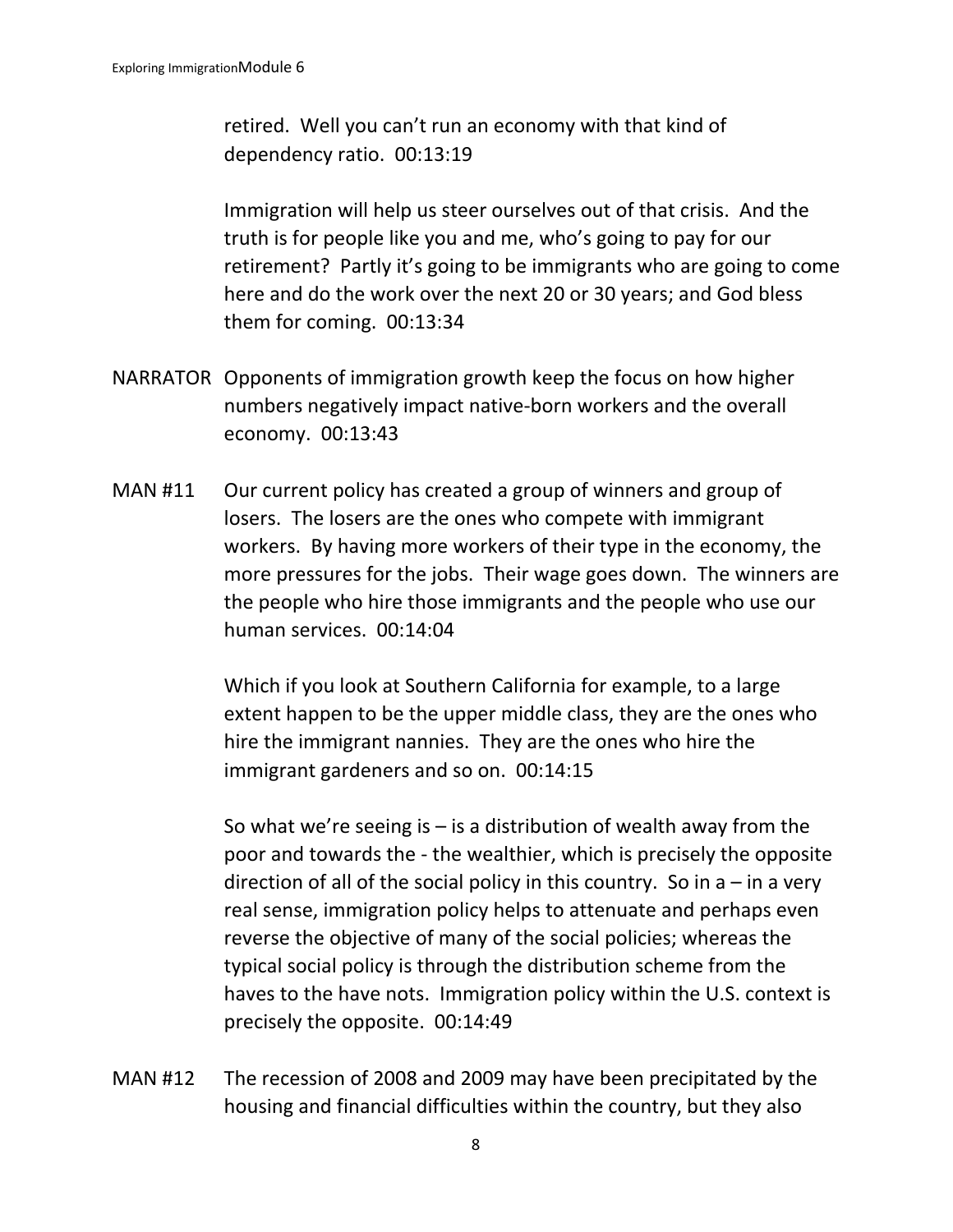highlighted the fact that there is some basic incongruities of public policy already, there is some real structural problems; one of which is in our immigration policy is so out of step with  $a$  – with our prevailing American – emerging employing trends in the United States and our immigration policy has been flooding workers into the low wage occupations. 00:15:15

And what - that is the people of only high school diploma or less. That doesn't mean everybody whose occupation is unskilled, but it's the blocks the economists use for it and generally it holds. The people who don't have a high school diploma and those who haven't graduated high school are disproportionately concentrated in the low-skilled labor markets. 00:15:31

The recession is  $-$  has - has been fought to date by the administrations, the Bush and the Obama administrations, by largely relying on fiscal and monetary policy; the traditional remedies for dealing with unemployment; that is tax cuts, government spending, interest rates. And it's quite clear they're having very little impact or a very slow impact on  $-$  on  $-$  on the recession. 00:15:53

And basically it's because they're ignoring the way – what the policies really need are those that focus on the labor market directly; one of which is evidently immigration reform. And basic – because this is where the highest unemployment rates are. 00:16:04

- NARRATOR And there are those policy makers who think tinkering with our immigration system will have little impact on numbers or the economic well-being of the United States. 00:16:15
- FEMALE #2 Trying to move from a 20 or 30 or 40 percent dependence on foreign workers to a totally American workforce would be very, very difficult. The problem is that a lot of industries have become so dependent on having an easy supply of less expensive workers coming in from foreign countries, particularly from Mexico, that the transition towards another type of workforce would be extremely difficult. And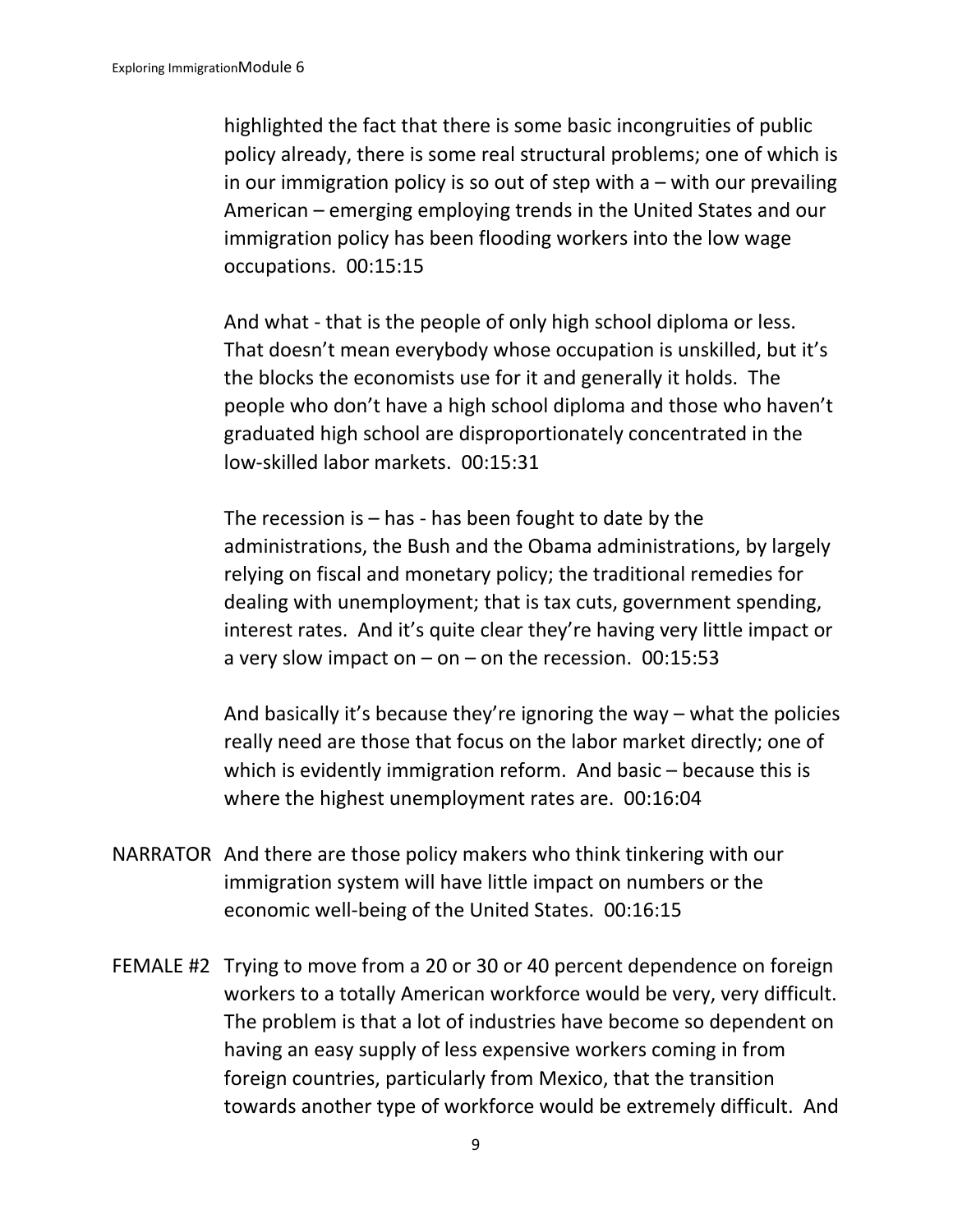in that sense they have a short-term need for the foreign workers. 00:16:53

The other alternative in many cases is to mechanize, to go with machines rather than people; and that is a possibility, but again it takes time to effect the transition. 00:17:03

To say they don't need the workers is really an  $-$  in some ways a nonstarter because the way in which they operate right now and the way in which they are able to provide the goods and services that they produce is very contingent on having a continuing supply of low wage labor. 00:17:28

Yes of course they can get out of it. They can move towards a higher wage labor, but is - will the American consumers pay the higher prices? Can they retool quickly enough to be able to keep up the supply of goods and services? That's another question. 00:17:46

And so we have a very complicated labor market and you don't turn that labor market around immediately. And we need to think about immigration in some cases as being a short- to medium-term fix to what over the longer term is going to require very different solutions. 00:18:08

- NARRATOR Possible solutions to the immigration conundrum seem limited and long range to others who have studied the world's population growth. 00:18:16
- MAN #13 One of the consequences of  $a a$  sort of an open door policy on immigration is that it takes the pressure off of other governments to deal with the issue. As long as – as Mexico's unemployed can move north of the border in search of jobs and income that they can send home to help sustain the economy, that's a major factor now in the Mexican economy. And as Mexico's oil production drops now and it's dropping very fast, these pressures are going to intensify because oil is probably close to half of the total revenue in the  $-$  in  $-$  in  $-$  in  $-$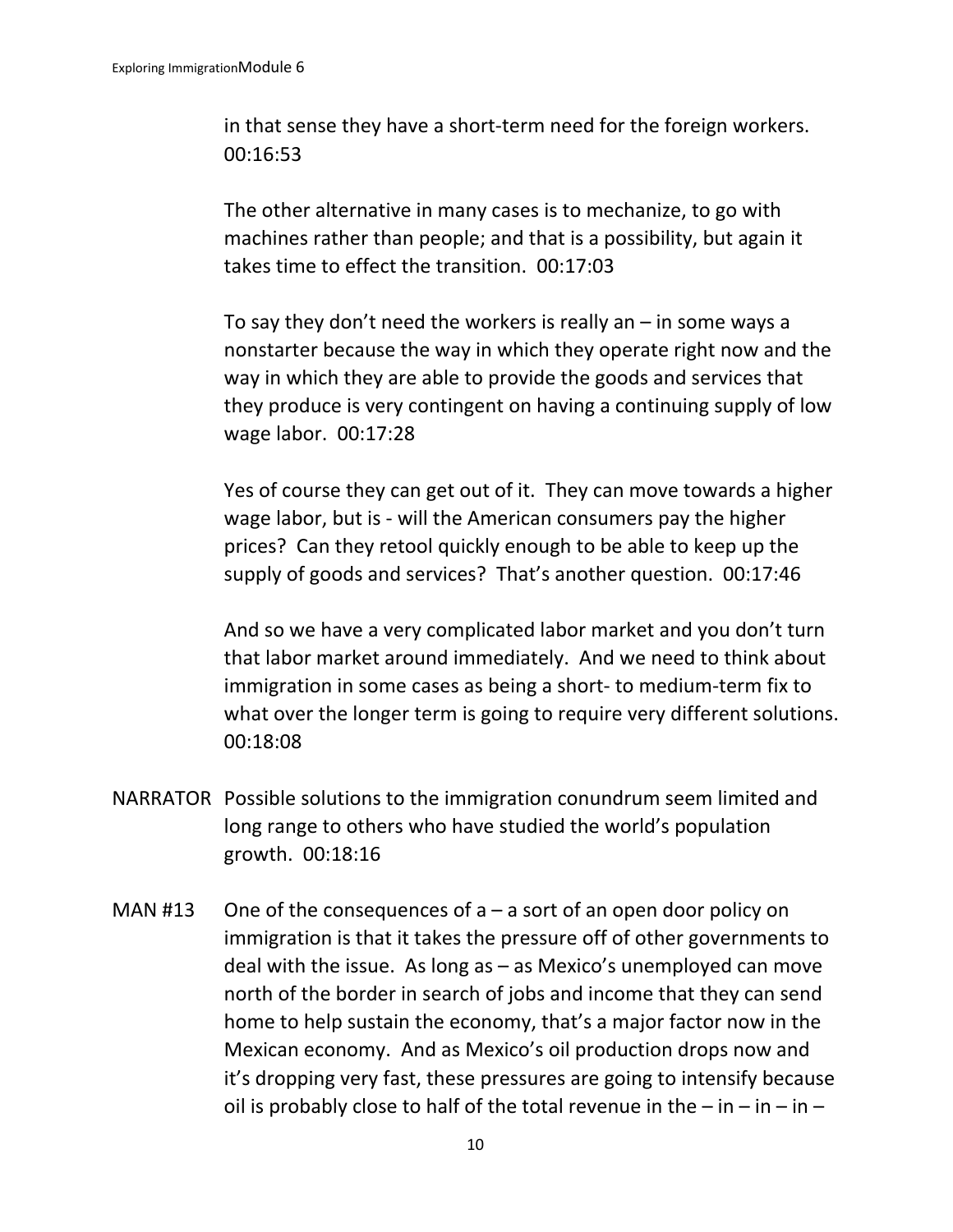you know for the government of Mexico. If they lose that, it will put enormous pressure on. 00:19:00

So we've got to deal with the population pressure everywhere and – and we need to be thinking worldwide about how we bring population growth to a halt. And I have written in – many, many times in – over the years that the world's leaders, whether the president of the World Bank or the – the Secretary General of the U.N. or the President of the United States should be talking about the consequences of  $-$  of continuing population growth and why we need to be thinking about stopping it too, everywhere. 00:19:37

MAN #14 What do we do to close the gap between rich and poor parts of the world? What might we do to create jobs in Mexico or Algeria or Egypt, such that young Mexicans or Algerians or Egyptians would not want to leave to come to Europe or the United States? 00:20:01

> Now that becomes a very much more proactive and actually quite radical way of thinking. It's not the negative "keep them out." It's not the medium calibrated "who do we let in and who do we not let in." It's a, "how do we deal with the root cause of this," which is their deprivation, their lack of access to good jobs, their lack of hope in their own countries so that's why they start placing hope elsewhere. But that would involve us in you know really serious policy rethinking's. 00:20:38

There's little evidence of such leadership with vision in the developed world today. We're too beset with our short-term agendas, our political campaigns, our dealing with pressure groups who are also thinking short terms; so our political leaders tend to think short term. 00:21:01

My – my deepest thought is, do we need to have another really cathodic experience before we say we really do need to empower international structures and organizations and bodies and international civic society to help handle the challenges of the vast